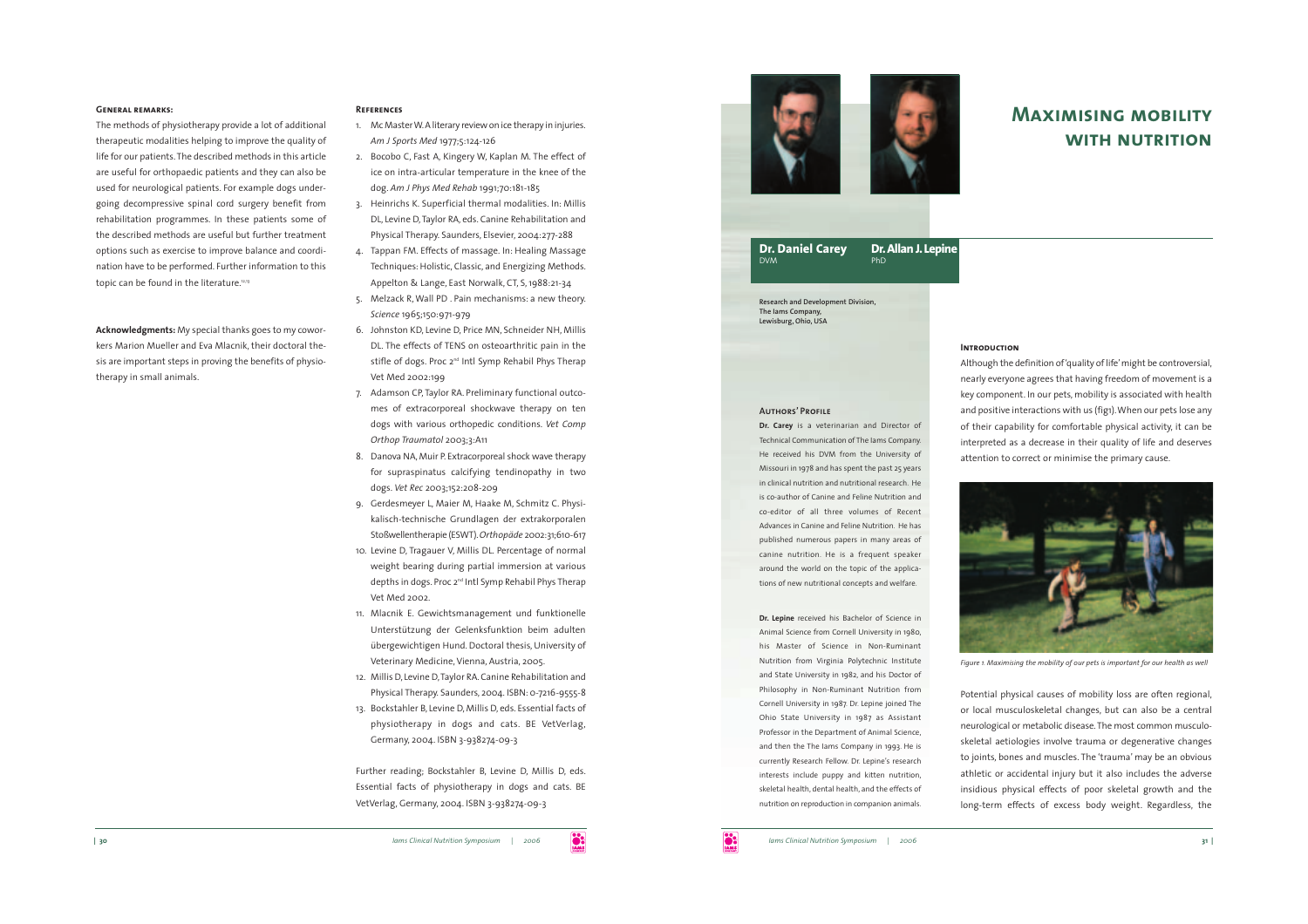physical factors tend to manifest themselves ultimately with decreased joint function. From a nutritional standpoint, there are considerations that can help to manage the condition and improve the pet's quality of life.

#### **Factors during growth that can affect mobility**

One of the truly remarkable characteristics of the canine is the variation of mature body weights across breeds. Breed descriptions indicate mature body weights ranging from less than 3kg for the Chihuahua and Pomeranian to greater than 75kg for the Mastiff, a 25-fold difference. In practice; however, the range in mature size often greatly exceeds these reference boundaries. Application of genetic selection pressure favouring a large mature body size within specific canine breeds concurrently selects genotypes with a remarkable ability for a rapid rate of growth. For example, 20 years ago a typical Great Dane grew to approximately 60kg mature body weight by 12 to 18 months of age. Today, mature body weights of 80kg or more during that same 12- to 18-month growth period are often achievable.

Unfortunately, it is often not fully appreciated that the genetic propensity for rapid growth rate, co-selected with mature body size, is associated with potentially negative consequences during growth and latent effects later in life. It is well documented that the incidence of skeletal disease, including osteochondroses, hypertrophic osteodystrophy and hip dysplasia, are markedly increased if management practices are such that this maximal genetic potential for growth rate is realised. Of particular importance is the influence of nutritional management on growth rate and skeletal disease. Three dietary components - energy, protein, calcium (Ca) (and phosphorus P) - have been implicated as primary contributors to an increased incidence of skeletal disease in the growing large-breed puppy. Understanding these factors can help us to improve the mobility of growing puppies and contribute to enhanced skeletal health as adults.

# Energy

Hedhammer and colleagues' investigated the issue of dietary energy intake by feeding growing Great Dane puppies either *ad libitum* or 66% of *ad libitum* intake and observed a dramatic increase in the incidence of skeletal

pathology in puppies consuming the higher level of intake. Apparently, the high plane of nutrition effectively supported the genetic potential for rapid growth and predisposed the large-breed puppy to the development of skeletal disease. Dammrich<sup>2</sup> provided further support for this growth rate response by feeding Great Danes either *ad libitum* or restricted (60% to 70% of *ad libitum*) intake from weaning through 6 months of age. Maximal growth (*ad libitum* intake) resulted in subchondral spongiosa that was less dense and weaker per unit area. The resulting osteopenia and biomechanically weak subchondral bone could not adequately support the articular cartilage of the joint. In addition, the increased growth rate of *ad libitum* feeding more rapidly subjected the joint surface to stresses due to increased body mass. Clearly, a high level of energy intake promotes an excessive rate of growth in the large-breed puppy and increases the potential for skeletal disease.

## Protein

Dietary protein level has also been implicated as influencing the incidence and severity of skeletal disease in the growing large-breed puppy. Controlled research, however, does not suppor<sup>t</sup> the hypothesis of an association between high dietary protein intake and skeletal abnormalities. Nap and colleagues<sup>3</sup> fed Great Dane puppies isocaloric diets that provided a broad range of dietary protein (31.6%, 23.1%, or 14.6% protein 'dry matter') from weaning for 18 weeks and observed no treatment effect on calcium metabolismor skeletal development. Protein, within a range of practical levels and aside from the calories it provides, does not contribute to developmental bone disease.

## Calcium

In contrast to dietary protein, calcium concentration has been demonstrated to have a significant effect on development, morphology, and pathology of the skeleton in the large-breed puppy. Hazewinkel and colleagues<sup>4</sup> and Goedegebuure and Hazewinkel<sup>5</sup> evaluated the effect of feeding either a typical calcium diet (1.10% Ca/0.90% P) or a high-calcium diet (3.30% Ca/0.90% P) to Great Dane puppies from weaning through 6 months of age. The effect of the high-calcium diet (3.30%) on endocrine status (hypercalcaemia, hypophosphataemia, less active parathyroid glands, increased activity of thyroid C cells),

skeletal development (increased osteoblasts, decreased osteoclasts, decreased osteoclast activity, more retained cartilage cones, increased bone mineral mass, delayed bone remodeling), and skeletal disease (increased radiographic irregularities, more osteochondritic lesions) clearly demonstrated the negative impact of excess dietary calcium on skeletal health of the large-breed puppy. This conclusion was further supported by the finding that the large-breed puppy was ineffective in reducing intestinal calcium absorption when provided a high-calcium diet and was therefore unable to protect itself from a chronic high dietary calcium intake.<sup>6</sup>

Goodman and others conducted a study to establish recommendations for dietary calcium and energy levels.7 Great Dane puppies (total of 36) were assigned to 3 treatment diets differing in calcium (Ca) and phosphorus (P) concentration as follows: 0.48% Ca/0.40% P (low calcium), 0.80% Ca/0.67% P (medium calcium), and 2.70% Ca/2.20% P (high calcium). All diets were formulated to contain 14% fat (reduced energy), and 26% protein to maintain an appropriate dietary protein:energy ratio. The three diets were fed pre-weaning through 18 months of age. The results indicated that while managing growth rate in all treatment groups the medium-calcium diet (26% protein, 14% fat, 0.80% Ca, 0.67% P) produced more controlled growth and increased body weights relative to the other two diets utilised in these studies.<sup>7</sup> The high calcium diet (2.70%) consistently produced poorer body conformation,<sup>7</sup> was associated with 86% of all clinical lameness observed and produced all cases of hypertrophic osteodystrophy. Repeated kinetic gait analyses conducted throughout growth  $(4, 6, 8, 12, 12)$  and 18 months of age) on  $4$ puppies per treatment group indicated that all the puppies consuming the low-calcium (0.48%) or high-calcium diet (2.70%) had some evidence of gait asymmetry. In contrast, 3 of 4 dogs on the medium-calcium diet (0.80%) had normal gait symmetry at all examinations.

#### **Factors during adulthood that can affect mobility**

Osteoarthritis is a common disease and is the most prevalent joint disease in dogs affecting as many as 20% of adults – and a recent study in a population of cats revealed 34% had radiographic evidence of degenerative joint disease, including appendicular osteoarthritis.<sup>8</sup> However, our understanding of the diagnosis and managemen<sup>t</sup> of dogs and cats with osteoarthritis is still developing. Veterinarians often consider osteoarthritis as a specific disease entity, when it should be thought of as a disease process. Although many aetiologic factors can initiate disease development, they all result in the common disease process of osteoarthritis (fig 2).



*Figure 2. Examination of joint mobility to help asses for osteoarthritis.*

The main diagnostic procedure for osteoarthritis is radiography (see the text 'Diagnostic imaging of orthopaedic problems in small animals: a practical guide' in these proceedings pages 7-13) and radiographic diagnosis of osteoarthritis is based upon the classic features of joint effusion, periarticular osteophyte formation, subchondral bone sclerosis and altered joint shape. Radiographic screening of joints such as the elbow, shoulder, stifle and hip will often reveal a high prevalence of osteoarthritic change, particularly in certain breeds of pedigree dogs in which developmental joint disease, such as hip dysplasia or elbow dysplasia, are common. However, many of these dogs will have no clinical signs of joint disease. In human beings, it is recognised that radiographic change is not <sup>a</sup> good marker for clinical outcome.

Age-related joint change is likely to explain much of the osteoarthritis that can be identified radiographically in dogs. However, in contrast to human beings, epidemiological data is limited in evaluating the effect of age on osteoarthritis in dogs. Joint stresses associated with cyclic loading can lead to development of osteoarthritis with time, and if cyclic loading is excessive, or occurs at high stresses, development of osteoarthritis may be more rapid. Impact loads from a fall or other trauma also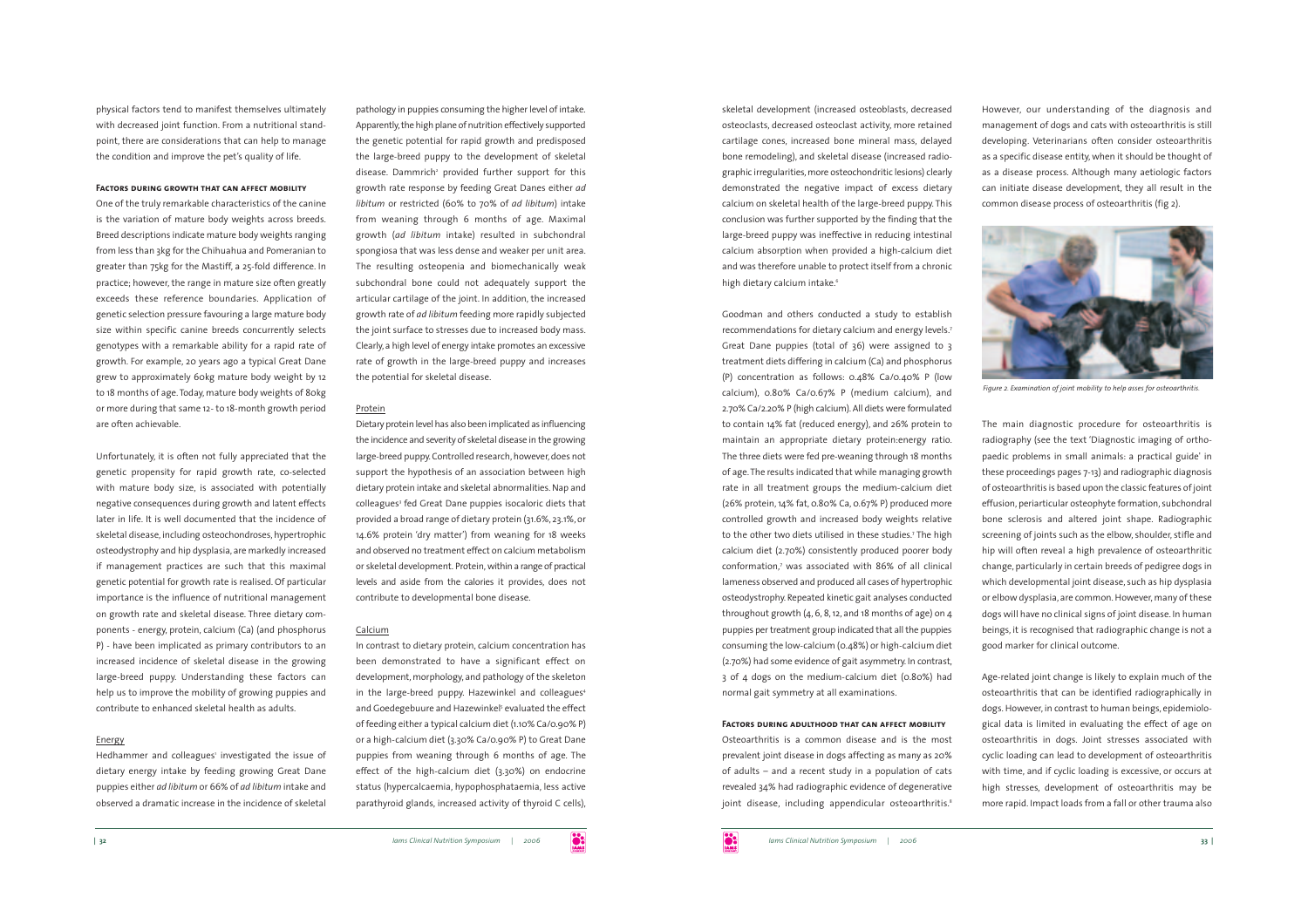may induce damage in subchondral bone and cartilage leading to osteoarthritis.

Although incipient osteoarthritis is identified frequently in dogs, there is limited data examining risk factors for the disease progressing to severe osteoarthritis associated with lameness. This is in contrast to human beings where there have been many epidemiological studies of osteoarthritis and it is well accepted that factors, such as obesity and physical activity, are important determinants of risk of initiation of osteoarthritis and also the risk of disease progression. Because radiographic evaluation of osteoarthritis is a poor marker for clinical significance and disease progression, use of various biochemical markers in synovial fluid and serum has been widely studied in human beings and is beginning to be studied in dogs. Markers, such as cartilage oligomeric matrix protein<sup>9</sup> may well prove to be superior to radiography for determining the risk of disease progression in dogs. Pathological change in subchondral bone is currently considered an important par<sup>t</sup> of the pathogenesis of osteoarthritis, particularly for risk of disease progression. Therefore, markers of pathological change in periarticular bone, such as serum markers of bone turnover, or measurement of subchondral bone mineral density may also become important for assessment of dogs with osteoarthritis.

Another very important measure is mobility itself. While radiographs will provide objective data on pathological changes, the goal is mobility. Descriptive terms can be used but experience has shown that <sup>a</sup>'visual analogue

| Clinically<br>sound           | <b>Extreme</b><br>lameness                  |
|-------------------------------|---------------------------------------------|
| <b>Numerical Rating Score</b> |                                             |
| Score                         | Criteria                                    |
| $\Omega$                      | Sound                                       |
| 1                             | <b>Barely detectable lameness</b>           |
| $\overline{2}$                | <b>Mild lameness</b>                        |
| 3                             | <b>Moderate lameness</b>                    |
| 4                             | Severe lameness (carries leg when trotting) |
| 5                             | <b>Extreme lameness (not ambulatory)</b>    |

*Figure 3. The Visual Analogue Scale (top) and the numerical rating score (bottom)*

scale' (VAS), or a numerical rating score, tend to work best (fig 3). With a VAS, both the owner and attending veterinarian can score the patient easily. To do this, the VAS is used and a mark is made on the line where theobserver feels the dog's mobility is represented. To turn this into numeric data, the length of the line is measured from the 'clinically sound' end. This number and the VAS can be included in the patient's record.

## **Primary and secondary joint disease: treatment**

Treatments of primary and secondary joint disease includes weight reduction, exercise modification, and administration of nonsteroidal anti-inflammatory drugs (NSAIDs), glucocorticoids, or polysulphated glycosaminoglycans (GAGs). Several of these treatments either directly require, or may be influenced by, nutritional management. Nutritional objectives include optimising growth, managing obesity, controlling eicosanoids, and minimising the effects of injury through chondroprotective agents.

# Weight

The propensity for companion animals to become obese continues to increase each year. Several studies have documented this rise and estimate that 25 to 44% of dogs and 20 to 35% of cats are obese.<sup>10,11</sup> While a majority of dogs and cats do maintain a more normal body weight through sustaining an optimal balance between energy intake and energy expenditure, there is a growing subpopulation of animals that are influenced by several predisposing factors. Examples include excessive overfeeding, decreased activity level, genetics, and even having an overweight owner. In addition, pe<sup>t</sup> obesity is associated with a large number of disease states that can exacerbate this condition by negatively impacting health, wellness, longevity and mobility.

Objective measures of a patient's weight status are necessary. Clearly, weight as measured by an accurate scale is necessary, but other means such as girth measurements, are also available that allow both the owner and clinician to assess additional characteristics. Comparing the dog's weight to breed standards where appropriate can be a first step to evaluating the degree of obesity. Given the wide ranges within breeds and the popularity of mixed breed dogs, assigning a Body Condition Score



**Thin Cat**• Ribs, lumbar vertebrae, and pelvic bones easily visible Thin neck and narrow waist Obvious abdominal tuck No fat in flank folds; folds often absent **Underweight Cat** • Backbone and ribs easily palpable Minimal fat covering Minimal waist when viewed from above • Slightly tucked abdomer **Ideal Cat**• Ribs palpable, but not visible Slight waist observed behind ribs when viewed from above Abdomen tucked up, flank folds present **OVERWEIGHT CAT** • Slight increase in fat over ribs, but still easily palpable Abdomen slightly rounded, flanks concave Flank folds hang down with moderate amount of fat; jiggle noted when walking **Obese Cat**• Ribs and backbone not easily palpable under a heavy fat covering Abdomen rounded; waist barely visible to absent Prominent flank folds which sway from side to side when walking

*Figure 5. Body Condition Score for Cats*

(BCS) may be a more practical approach to determining level of obesity (figs 4 and 5). Determining a BCS requires <sup>a</sup> visual and tactile evaluation of the ribs, spine, pelvis, waist, and abdomen. If you don't pu<sup>t</sup> your hands on the dog you have not completed an accurate BCS!

While data describing the impact of obesity on the prevalence of osteoarthritis and the risk of disease progression in dogs is not available, obesity is recognised as an important factor influencing the clinical significance of osteoarthritis in human beings.

Many dogs with lameness because of hip osteoarthritis are overweight. Although long-term objective analysis of results of medical treatment of immature dogs with hip dysplasia has been published,<sup>2</sup> alterations to lameness severity in overweight dogs with hip osteoarthritis following weight reduction were only recently described. It is known that limited food consumption to maintain optimal weight during growth and during adulthood does reduce development and severity of hip osteoarthritis measured radiographically in hip dysplasia susceptible dogs.<sup>3</sup> Impellizari and colleagues found that lameness severity in overweight dogs with hip osteoarthritis was significantly influenced by body condition.<sup>14</sup> Weight reduction was associated with 76% improvement in lameness scores as assessed by both owners and attending veterinarians, and analgesic medications were able to be decreased in many patients.

#### **Management of the overweight pe<sup>t</sup> involves**

- Diet
- Exercise
- Behavior modification

# Diet

The severity of caloric restriction is not universally agreed. A very successful method is to provide 25% fewer calories than the overweight dog or cat's current weight. This amount is adjusted as weight is lost and can result in steady, safe 1-1.5% weight loss per week, which is desirable. The alternative is to estimate the pet's ideal body weight (IBW) and give fewer calories than would be needed to maintain that IBW. This latter method isawkward in that it requires a very experienced clinician to know each breed's or mixed breed's body characteristics and to be able to accurately estimate IBW. For severely overweight patients, it also places an equally severe restriction on the caloric intake that might result in exceeding 1 – 1.5% weight loss per week.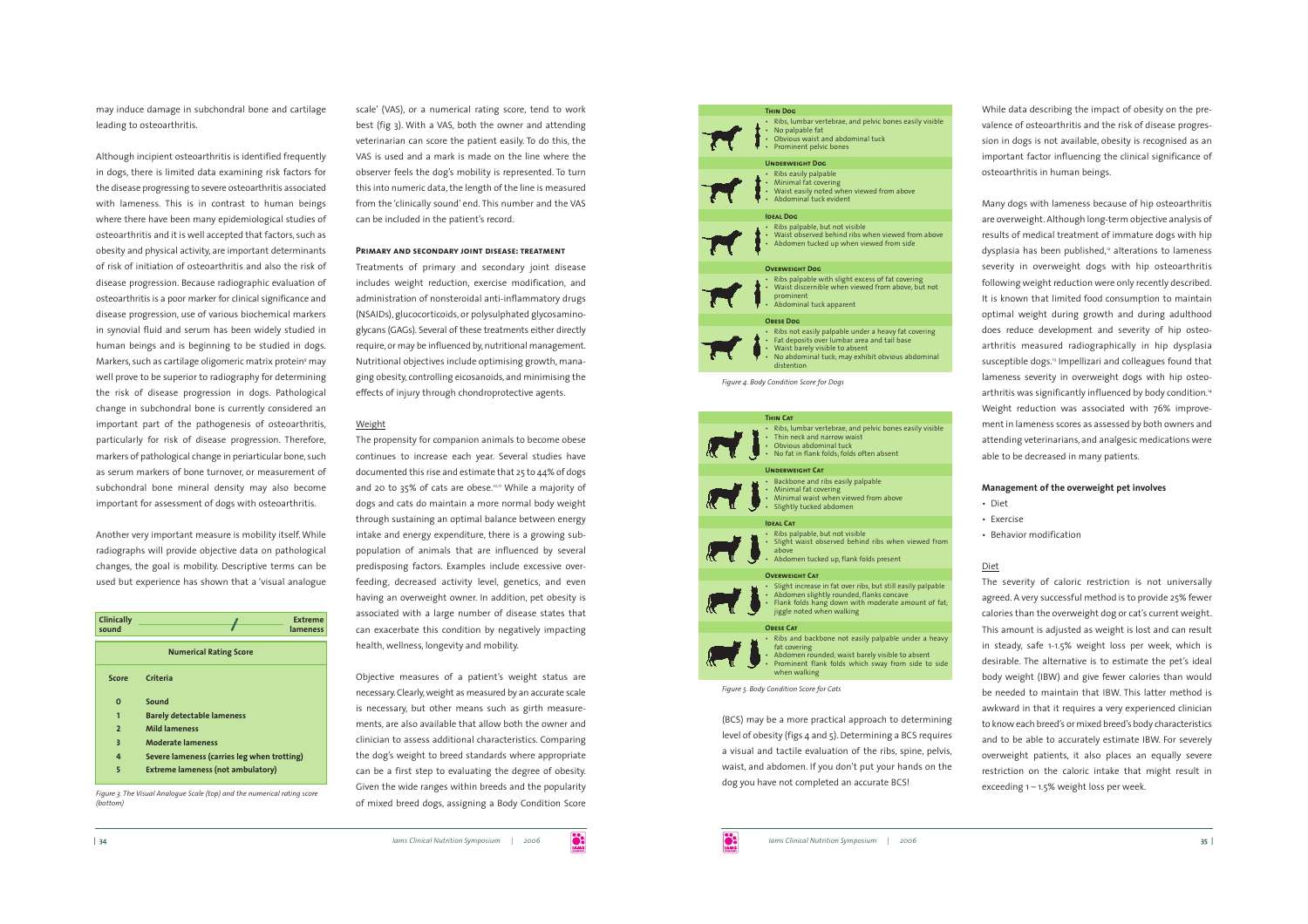In addition to caloric restriction to reduce weight (fig 6), several important nutrients, or diet composition characteristics, help to both lose weight and to keep weight gain from recurring (recidivism).



*Figure 6. Veterinary Nurses can provide invaluable support to owners whose pets are undergoing a weight loss programme*

## Carbohydrate Source

One such new approach is managing blood glucose postprandially in dogs and cats. Improper metabolic managemen<sup>t</sup> of the glycaemic response (response of both blood glucose and insulin) is associated with becoming overweight. Mattheeuws et al. reported that glucose as well as insulin levels, and secretion rates, were related to an animal becoming obese.<sup>15,16</sup> Thus, choosing the appropriate source of starch in a weight loss diet will affect an animal's glycaemic status.<sup>10</sup>

The source of carbohydrate in a weight loss diet can highly impact blood glucose concentrations (fig 7). Several studies have demonstrated that starch sources are not uniform with regard to the postprandial glucose and insulin response in dogs (fig 8) or cats. Rice in both species produced a high glycaemic index (rapid increase

in blood glucose and a rapid, exaggerated increase in serum insulin). However, in dogs and cats, barley, sorghum and maize (corn) produce a reduced glycaemic response compared to rice. Therefore, in dry weight loss diets a combination of barley and sorghum for dogs, and maize and sorghum for cats, will give good glycaemic control to facilitate weight loss.





*Figure 7. Carbohydrate effect on canine postprandial glycaemia*

**Diet can reduce insulin requirements in the dog**



*Figure 8. Postprandial effect of carbohydrate on canine blood insulin*

# L-Carnitine

**Blood Insulin Concentration**

L-Carnitine, a vitamin-like compound, helps to transport fatty acids into mitochondria for conversion to energy, which ultimately results in better body composition and desired weight loss. Studies conducted in dogs fed diets supplemented with L-carnitine resulted in greater weight loss while also losing fat mass compared to diets not supplemented with L-carnitine. Lean body mass is lost at a lower rate in L-carnitine supplemented diets compared to identical diets without L-carnitine. Similar

results in cats have been demonstrated by Center et al.<sup>7</sup> These data have proven the efficacy of L-carnitine use in weight loss diets for dogs and cats to promote desired weight loss and improved body composition.

# Dietary Fat

Eicosanoids are local chemical mediators (e.g. leukotrienes, thromboxanes, prostaglandins, and prostacyclins) produced by the actions of the enzymes cyclooxygenase and lipoxygenase on arachidonic acid (an omega-6 or n-6 fatty acid) and eicosapentaenoic acid (an omega-3 or n-3 fatty acid). Eicosanoids mediate inflammation, pain and fever, blood pressure, blood clotting, several reproductive functions, and the sleep/wake cycle.

Manipulation of eicosanoid production can also be obtained by altering the types of fatty acids present in the diet. Rather than effecting the enzymes responsible for eicosanoid production, this approach alters the substrates presented to these enzymes, which dictates the families of eicosanoids produced. For instance, feeding n-3 fatty acids results in the replacement of the 20 carbon arachidonic acid (n-6) in the cell membrane with the 20 carbon n-3 eicosapentaenoic acid. The eicosanoids derived from arachidonic acid (prostaglandin E<sub>2</sub>, leukotriene  $B_{4}$ , leukotriene C<sub>4</sub>, and thromboxane A<sub>2</sub>) are proinflammatory, whereas eicosanoids synthesised from eicosapentaenoic acid (prostaglandin E<sub>2</sub> and leukotriene B<sub>c</sub>) are less inflammatory.

# Chondroprotective Agents - Chondroitin sulphate and glucosamine

Oral chondroprotective agents may modulate joint structure and physiology.<sup>8</sup> Two such agents which are included in the majority of nutritional joint health supplements are glucosamine and chondroitin sulphate. A number of controlled, short-term studies have found glucosamine and chondroitin sulphate (both together or individually) have some degree of chondroprotective activity.

Glucosamine is a ubiquitous amino sugar used in the synthesis of the disaccharide units of glycosaminoglycans (GAGs). In humans, an oral dose of glucosamine sulphate is 90% absorbed and 26% bioavailable. Another study found the bioavailability, pharmacokinetics and excretion pattern in the human to be consistent with those of the dog.19 Chondrocyte studies *in vitro* found that glucosamine has a stimulatory effect causing increased production of normal collagen and proteoglycans.<sup>18</sup> Using rat models of subacute inflammation and subacute mechanical arthritis, oral glucosamine was found to be 50–300 times less potent than indomethacin (a nonsteroidal anti-inflammatory drug used to reduce fever, pain, stiffness, and swelling, working by inhibiting the production of prostaglandins). But glucosamine's chronic toxicity is 1,000–4,000 times less toxic than indomethacin which suggests a therapeutic margin 10-30 times more favorable for using glucosamine in prolonged oral treatments.<sup>20</sup>

Chondroitin sulphate is a GAG which can be sulfated on the fourth or sixth carbon.18 Chondroitin-4-sulphate is the predominant GAG in growing mammalian hyaline cartilage, but with age, production of chondroitin-4-sulphate decreases and more production of other types of GAGs is increased by chondrocytes.<sup>18</sup> Two chondroprotective activities produced by chondroitin sulfate, but not by glucosamine, are prevention of thrombi formation in microvasculature and inhibition of metalloprotease enzymes via the modulation of interleukin-3.18 <sup>A</sup> 1998 study in humans with uni- or bilateral knee osteoarthritis found that both the chondroitin sulphate dosing regimens used (40 people received a single daily dose of 1,200 mg of chondroitin sulphate in an oral gel and 43 received 400 mg capsules TID) produced improvement of the subjective symptoms and improved mobility.<sup>21</sup>

In a dog study, 13 Beagles (age <1year, weight 4.2-5.1kg) received 2 capsules of glucosamine, chondroitin sulphate, and ascorbate orally twice daily for 30 days (daily dose of 800 mg sodium chondroitin sulphate, 1,000 mg glucosamine hydrochloride, and 152 mg manganese ascorbate).<sup>22</sup> Serum GAGs (12 dogs) were elevated by 37% with no change in circulating hexosamine (3 dogs). Calf cartilage segments were incubated in serum collected (9 dogs) before and after treatment. Following treatment, the biosynthetic activity in the cartilage increased by 50% and proteolytic degradation decreased by 59%. Glucosamine and chondroitin sulphate have not produced reports of safety concerns. Another study found that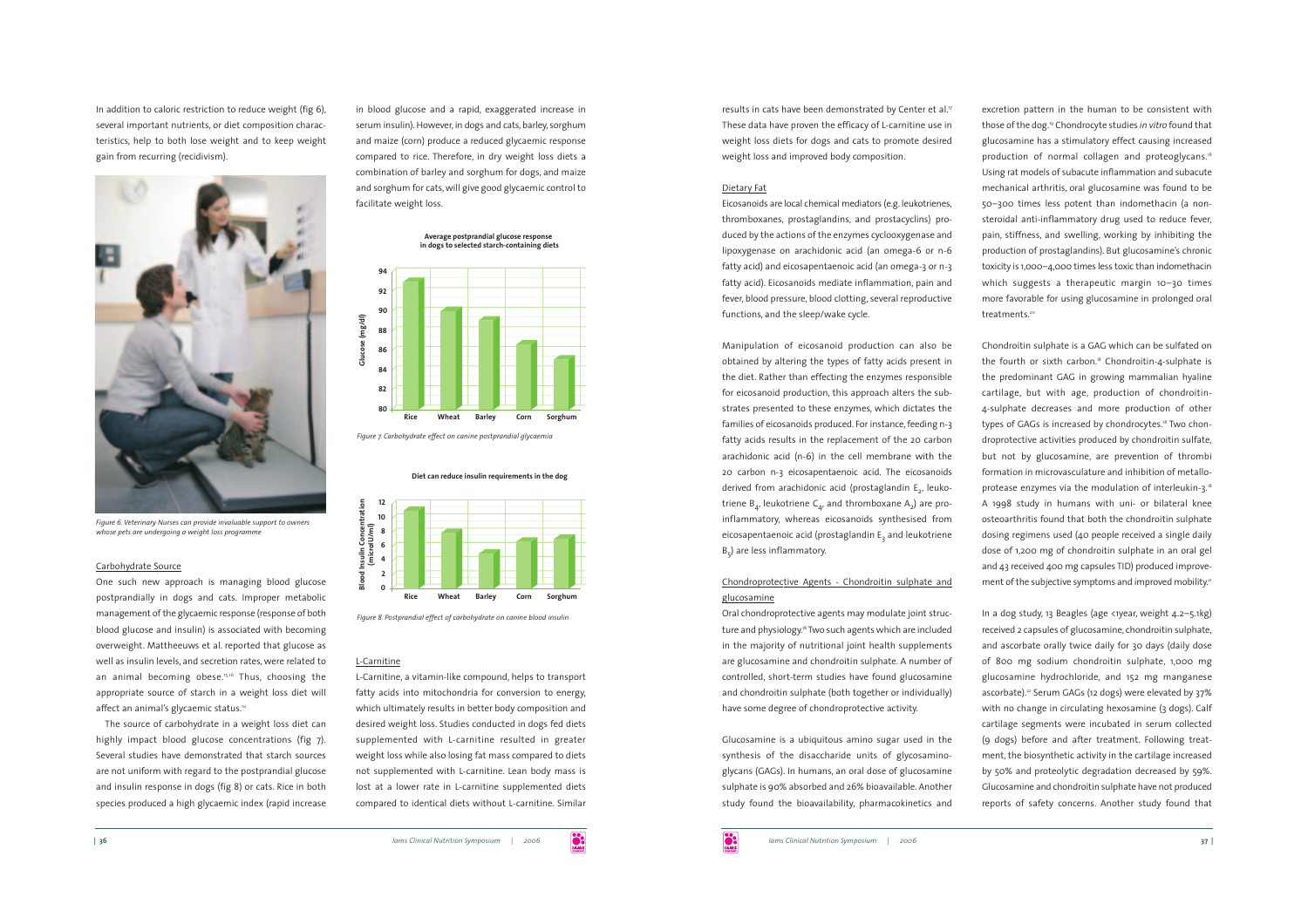glucosamine and chondroitin sulfate (2 capsules, PO, q 12; daily dose of 800 mg sodium chondroitin sulphate; 1,000 mg glucosamine hydrochloride; and 152 mg manganese ascorbate) administered to 13 clinically normal Beagles for 30 days produced statistically significant but clinically unimportant changes in haematocrit, haemoglobin, white blood cells, segmented neutrophils, and red blood cells; however, no changes were seen in the prothrombin time, activated partial thromboplastin time, mucosal bleeding time.<sup>23</sup>

In considering oral supplementation of glucosamine and chondroitin sulphate for management of joint problems we must be aware of the route of supplementation. If capsules or pills are utilised owner compliance may be an issue of concern. Inclusion of these compounds in a total diet will eliminate any concerns for compliance.

# Exercise

Exercise regimens for dogs vary from easy walks to running, and from hide-and-seek to elaborate agility courses. Studies have not been done in dogs to evaluate the benefit of one versus the other, but it is known that sustained activity will burn fat better than short or intense exercise, which relies on muscle and liver glycogen more than free fatty acids. Experience has taught all of us that any exercise is better than none and that 20 to 30 minutes daily seems to be a good target.

#### Behaviour Modification

Behaviour modification is a significant componen<sup>t</sup> and a key to any successful weight control programme. The real target for the behaviour modification is the owner! With the increasing association between an owner's body composition and their pet, it seems obvious that the human lifestyle is affecting the pet's lifestyle, as well (see the text 'Can canine mobility benefit human health?' in these proceedings: pages 41-45). Although exercise represents a behaviour modification, the emphasis should also be placed on non-fattening patterns of interaction. Many owners interact with their pets by giving food treats or rewards that are not considered in the daily caloric allocation. <sup>A</sup>'begging' dog or cat does not necessarily need to eat; many times the pet is simply asking for some play time. If play is provided, it gives the pe<sup>t</sup> the attention being sought as well as burning a few calories and toning muscles.

## **Combining Efforts**

Compliance with a weight control diet or an exercise regimen is often poor. Since the likelihood of an overweight owner is now three times more likely to have an overweight dog than a normal weight owner, combining the pet's needs with those of the owner can be very beneficial for both. Motivation for either can be a limit tosuccessful weight control. A study by Green and others examined the effect of both human and dog participating in a medically supervised weight control programme together.24 The results showed that

- 90% of the dogs in the study lost weight
- 54% of humans participating in the study lost weight
- Dogs that lost weight had a mean body weight loss  $of 10%$
- Humans that lost weight had a mean body weight loss of 3%

Among other observations, some were specific to mobility. The combination of diet, exercise and owner involvement

- allowed the dog to be less stiff when getting up in the morning, and
- positively affected the animal's ability to run more, go for more walks, and use the stairs more

Nonsteroidal anti-inflammatory drugs and Corticosteroids

Nonsteroidal anti-inflammatory drug (NSAIDs) or corticosteroids are frequently included in treatment regimens for traumatic and degenerative joint problems. Both drug therapies are aimed at reducing the production of arachidonic acid metabolites (eicosanoids), which are released as a result of cell membrane damage and cause inflammation and pain. These drugs act directly to inhibit the enzymes that help produce these eicosanoids.<sup>25</sup> Some NSAIDs have contraindications for use in growing animals or with cartilage damage; the drug information should be reviewed for details.

## **Recommendations**

We are all striving to enhance the quality of life of our patients in many ways. Mobility is a key part. Although genetics, the bumps and knocks of normal life and other diseases can affect mobility, there are nutritional means by which we can help our patients have the best opportunity to be as mobile as they can be. Long-term provision of premium nutrition is associated with an increased range of motion.<sup>26</sup> With the benefits available, we should be encouraging all of our patients to take advantage of these options to improve their quality of life with the maximum mobility possible (fig 9).

- Encourage healthy growth with controlled rates of growth by controlling calories and for properly developed bones by limiting calcium to 0.8% in large breed puppies.
- Maintain a healthy, ideal body weight by controlling caloric intake, selecting a diet made to control weight and by paying attention to the patient's BCS to catch and manage weight gains quickly.
- Provide nutritional support for healthy joints with glucosamine and chondroitin sulphate.
- Conduct regular, appropriate exercise to burn extra calories, maintain muscle tone and encourage an interaction between the owner and their pet.



*Figure 9. Dogs with an ideal body weight will have a better chance of maintaining their mobility.*

#### **References**

- 1. Hedhammer A, Wu F, Krook L, et al: Overnutrition and skeletal disease. An experimental study in Great Dane dogs. *Cornell Vet* 1974;64(Suppl 1):1–160
- 2. Dammrich K: Relationship between nutrition and bone growth in large and giant dogs. *<sup>J</sup> Nutr* 1991;121:S114–S121
- 3. Nap RC, Hazewinkel HAW, Voorhout G, et al: Growth and skeletal development in Great Dane pups fed different levels of protein intake.*<sup>J</sup> Nutr* 1991:121: S107–S113
- 4. Hazewinkel HAW, Goedegebuure SA, Poulos PW, Wolvekamp WThC: Influences of chronic calcium excess on the skeletal development of growing Great Danes. *JAVMA* 1985;21:377–391
- 5. Goedegebuure SA, Hazewinkel HAW: Morphological findings in young dogs chronically fed a diet containing excess calcium. *Vet Pathol* 1986;23:594–605
- 6. Hazewinkel HAW, Van Den Brom WE, Van 'T Klooster ATh, et al: Calcium metabolism in Great Dane dogs fed diets with various calcium and phosphorus levels. *J Nutr* 1991;21:S99–S106
- 7. Goodman SA, Montgomery RD, Lauten SD, et al: Orthopedic observations in Great Dane puppies fed diets varying in calcium and phosphorus content—A preliminary report. *Vet Comp Orthopaed Trauma* 1997;10:75
- 8. Clarke SP, Mellor D, Clements DN et al. Prevalence of radiographic signs of degenerative joint disease in a hospital population of cats. *Vet Rec* 2005;157:793-799.
- 9. Sharif M, Saxne T, Shepstone L, Kirwan JR, Elson CJ, Heinegard D. Dieppe PA. Relationship between serum cartilage oligomeric matrix protein levels and disease progression in osteoarthritis of the knee joint. *Br J Rheumatol* 1995;34:306-310.
- 10. Brown RG. Dealing with canine obesity. *Can Vet <sup>J</sup>* 1989; 30:973-975.
- 11. Scarlett JM, Donoghue S, Saidla J, Wills JD. Overweight cats: prevalence and risk factors. *Int <sup>J</sup> Obes* 1994; 18(Suppl 1):S22-S28.
- 12. Planté J, Dupuis J, Beauregard G, Bonneau NH, Breton L. Long-term results of conservative treatment, excision arthoplasty and triple pelvic osteotomy for the treatment of hip dysplasia in the immature dog. Part 2; Analysis of ground reaction forces. *Vet Com Orthop Traumat* 1997;10:130-135.